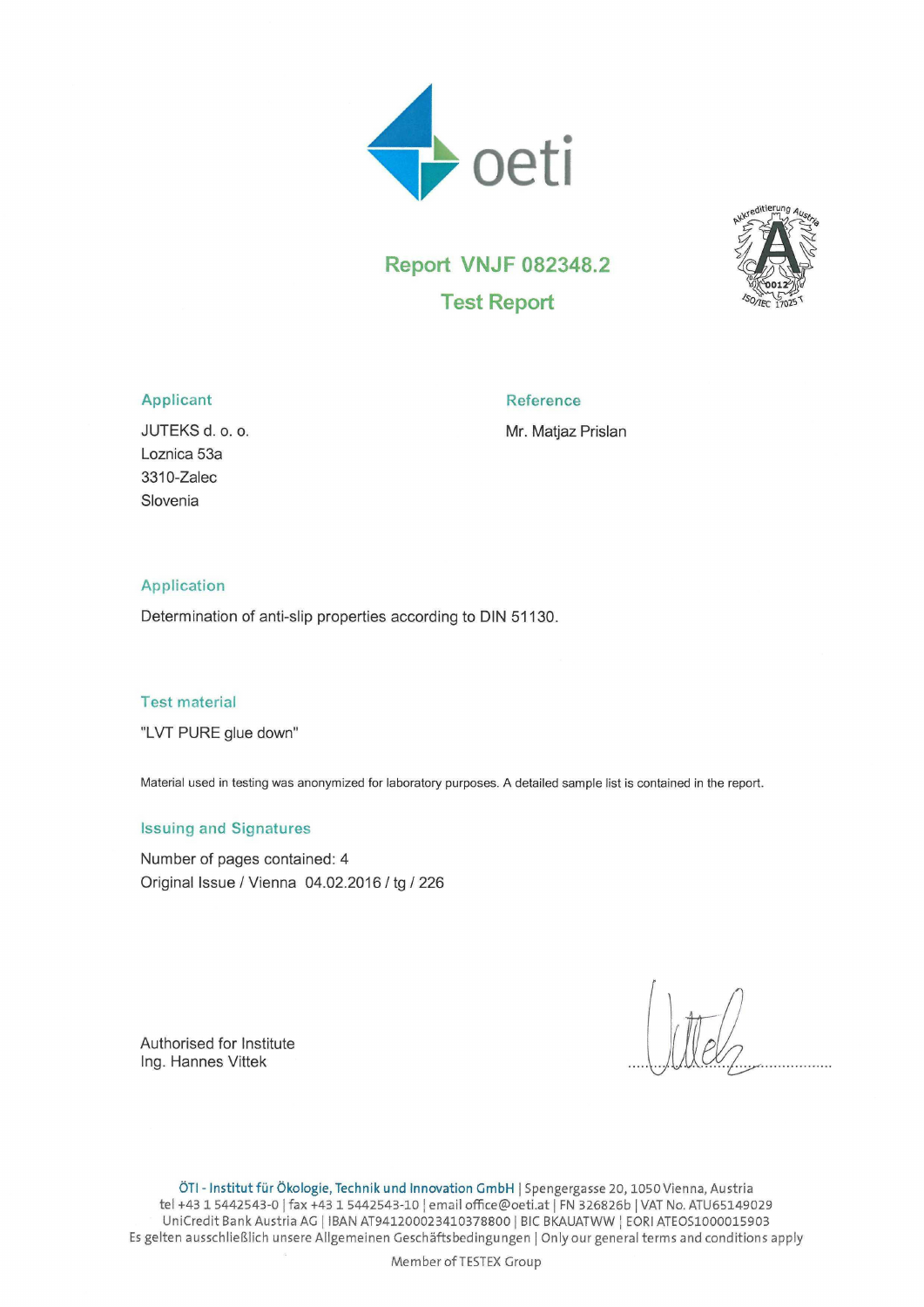## **Contents**

| 2.1 |                                                                                         |  |
|-----|-----------------------------------------------------------------------------------------|--|
| 2.2 | Determination of the anti-slip properties for working areas with encreased slip hazard; |  |
|     |                                                                                         |  |

# <span id="page-1-0"></span>**1 Order**

<span id="page-1-1"></span>

| 1.1<br><b>Chronology</b> |            |                                        |
|--------------------------|------------|----------------------------------------|
| Date                     | Received   | Order                                  |
| 20.01.2016               | 21.01.2016 | Determination of anti-slip properties. |

## <span id="page-1-2"></span>**1.2 Samples**

- Nr. Received Sample Identification
- 1 21.01.2016 "LVT PURE glue down"

(Unless otherwise stated samples are provided by the customer.)

## <span id="page-1-3"></span>**2 Findings / Tests performed**

## <span id="page-1-4"></span>**2.1 Description of specimen**

Description according to EN 12466

## **Test results**

Tested sample: 1

| Material of the wear layer:   | <b>PVC</b><br>(declaration by the applicant) |
|-------------------------------|----------------------------------------------|
| Construction:                 | heterogeneous                                |
| Character of the surface:     | transparent                                  |
| Type of floor covering        | smooth floor covering                        |
| Character of the surface:     | grained surface                              |
| Colour/pattern of the surface | veined                                       |
| Dimensions:                   | planks                                       |

**The submitted specimen is a heterogeneous polyvinylchloride floor covering according to EN ISO 10582.**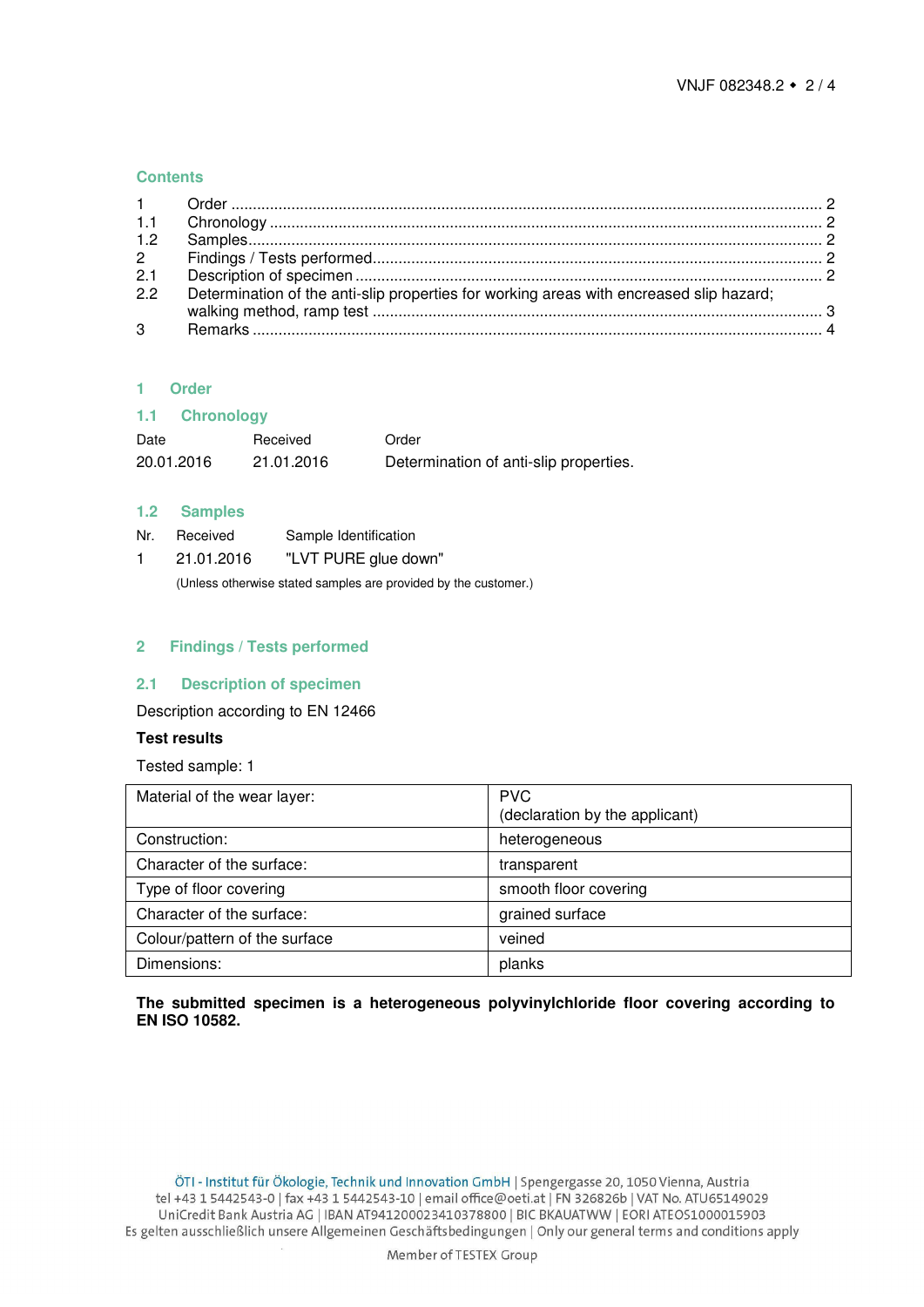# <span id="page-2-0"></span>**2.2 Determination of the anti-slip properties for working areas with increased slip hazard; walking method, ramp test**

## **Test conditions**

According to: DIN 51130 (a) Surface condition: structured Displacement area: not tested

# **Test results**

Tested sample: 1

| Corrected average total acceptance angle: | $26.3^\circ$ |
|-------------------------------------------|--------------|
| Volume of displacement area:              | not tested   |

## **Classification**

| Classification class of anti-slip properties: |       |
|-----------------------------------------------|-------|
| Classification class of displacement area:    | $- -$ |

## **Remarks to the classification classes**

In conformity to DIN 51130 the classifications were made according the following tables.

| <b>Corrected average</b><br>total acceptance<br>angle | <b>Classification class of</b><br>anti-slip properties | Minimum volume of<br>displacement area | <b>Classification</b><br>displacemer |
|-------------------------------------------------------|--------------------------------------------------------|----------------------------------------|--------------------------------------|
| $6^\circ$ to $10^\circ$                               | R 9                                                    | 4 $cm3/dm2$                            | V 4                                  |
| above 10° to 19°                                      | R 10                                                   | $6 \text{ cm}^3/\text{dm}^2$           | V <sub>6</sub>                       |
| above 19° to 27°                                      | R 11                                                   | 8 $cm3/dm2$                            | V <sub>8</sub>                       |
| above 27° to 35°                                      | R 12                                                   | 10 $cm3/dm2$                           | V 10                                 |
| above 35°                                             | R 13                                                   |                                        |                                      |

| Minimum volume of<br>displacement area | <b>Classification class of</b><br>displacement area |
|----------------------------------------|-----------------------------------------------------|
| 4 $cm3/dm2$                            | V 4                                                 |
| $6 \text{ cm}^3/\text{dm}^2$           |                                                     |
| $8 \text{ cm}^3/\text{dm}^2$           | V 8                                                 |
| 10 $cm3/dm2$                           | V 10                                                |
|                                        |                                                     |